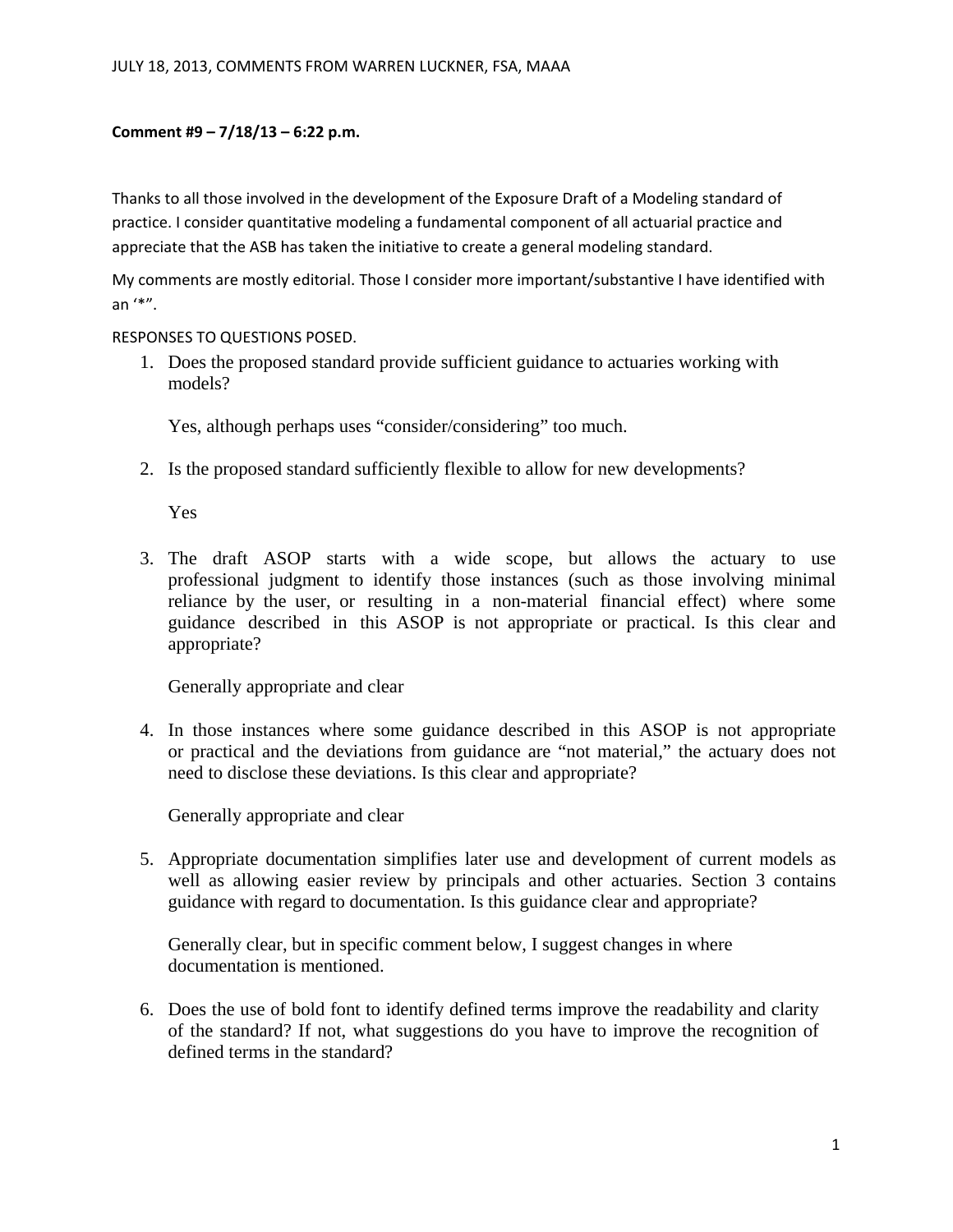\*Suggest as an alternative creating a hyperlink from each occurrence of the defined word to its definition in Section 2. This will automatically give the word a different look and make it easy for the reader to navigate to the definition by clicking on the defined word.

## SPECIFIC COMMENTS.

- A. Section 1.2,  $3<sup>rd</sup>$  para
	- a. In first line: add "Section 3 of" between "in" and "this"
	- b. Last line: replace "should refer to Section 4" with "follow the guidance provided in Section 4.2" - in my opinion what is in section 4 is also "guidance"
- B. Section 1.2, last line: replace "consider" with "follow"; if the guidance is applicable and appropriate, it would seem that the guidance should be followed; another alternative is to reword the last line to "consider the extent to which the guidance in this ASOP is applicable and appropriate."
- C. \*Definition 2.9: Movethe second sentence ("Models are used to ….and guide decisions.") to the Appendix; that sentence seems more appropriate as background than as part of a defintion – summarizes what models do not what they are; that sentence could be the first sentence in the background section of the Appendix
- D. Section 3.1.2, first sentence: add "or possible" at the end?
- E. Section 3.1.3, first sentence: add "or not possible" after "appropriate"?
- F. \*Section 3.2.4: the first sentence and items c. and d. seem to cover items (opinion, communicating results, preparing documentation) that are more appropriately covered in Section 3.6 or Section 4; suggest revising 3.2.4 t o something like:
	- 3.2.4 Understanding the Model The actuary should understand
		- a. important aspects of the **model** being used, including but not limited to, basic operations, important relationships, major sensitivities, strengths and potential weaknesses; and
		- b. whether, and the extent to which, the **model** can fulfill its **intended purpose**, given limited information, time constraints, and other practical considerations
- G. Section 3.2.5, item a: suggest replacing "a contract or plan" with "what is being modeled"; "contract or plan" seems limiting
- H. \*Section 3.2.5, item d: If there is grouping of data, documentation would seem to be appropariate (not just consider whether or not appropriate); suggest moving to Section 3.6 (see below)
- I. \*Section 3.2.6: repalce "deriving" with something like ", and the quality of,"
- J. Section 3.2.7, item a, first line: suggest replacing "consider" with "use"
- K. Section 3.2.7, item a, point 3: suggest replacing "in modifying" with "to modify"
- L. Section 3.2.7, item a, point 4: suggest replacing "is significant" with "could have a material impact"